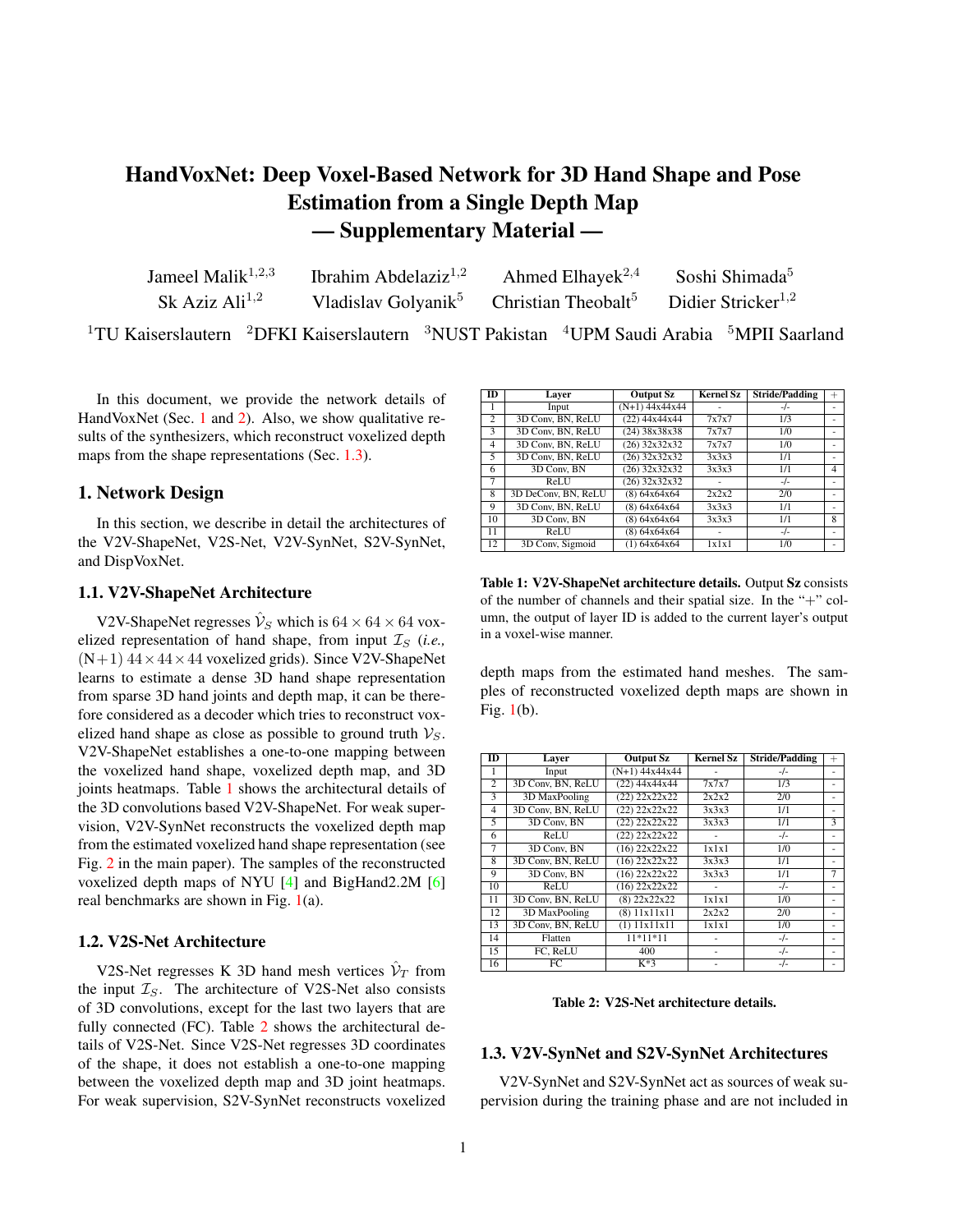<span id="page-1-6"></span><span id="page-1-1"></span>

Figure 1: Samples of synthesized voxelized depth maps of NYU [\[4\]](#page-2-0) and BigHand2.2M [\[6\]](#page-3-0) datasets from V2V-SynNet (a) and S2V-SynNet (b). The first and second rows show the ground truth and the reconstructions, respectively.

the testing phase. These synthesizers reconstruct voxelized depth maps  $\hat{V}_D$  from the hand shape representations. The details of the architectures of V2V-SynNet and S2V-SynNet are provided in Tables [3](#page-1-2) and [4,](#page-1-3) respectively.

<span id="page-1-2"></span>

| ID             | Laver               | Output Sz       | <b>Kernel Sz</b> | <b>Stride/Padding</b> | $^{+}$         |
|----------------|---------------------|-----------------|------------------|-----------------------|----------------|
| 1              | Input               | $(1)$ 64x64x64  |                  | $-/-$                 |                |
| $\overline{c}$ | 3D Conv. BN. ReLU   | (8) 64x64x64    | 7x7x7            | 1/3                   |                |
| 3              | 3D MaxPooling       | $(8)$ 32x32x32  | 2x2x2            | 2/0                   | ٠              |
| $\overline{4}$ | 3D Conv. BN         | $(16)$ 32x32x32 | 1x1x1            | 1/0                   |                |
| 5              | 3D Conv. BN. ReLU   | $(16)$ 32x32x32 | 3x3x3            | 1/1                   |                |
| 6              | 3D Conv. BN         | $(16)$ 32x32x32 | 3x3x3            | 1/1                   | $\overline{4}$ |
| $\overline{7}$ | ReLU                | $(16)$ 32x32x32 |                  | $-/-$                 | ٠              |
| 8              | 3D DeConv, BN, ReLU | $(12)$ 38x38x38 | 7x7x7            | 1/0                   | ٠              |
| 9              | 3D Conv, BN, ReLU   | $(12)$ 38x38x38 | 3x3x3            | 1/1                   |                |
| 10             | 3D Conv. BN         | $(12)$ 38x38x38 | 3x3x3            | 1/1                   | 8              |
| 11             | ReLU                | $(12)$ 38x38x38 |                  | $-/-$                 |                |
| 12             | 3D DeConv, BN, ReLU | $(8)$ 44x44x44  | 7x7x7            | 1/0                   | ٠              |
| 13             | 3D Conv, BN, ReLU   | $(8)$ 44x44x44  | 3x3x3            | 1/1                   |                |
| 14             | 3D Conv. BN         | $(8)$ 44x44x44  | 3x3x3            | 1/1                   | 12             |
| 15             | ReLU                | $(8)$ 44x44x44  |                  | $-/-$                 |                |
| 16             | 3D Conv. BN. ReLU   | $(8)$ 44x44x44  | 1x1x1            | 1/0                   |                |
| 17             | 3D Conv, BN, ReLU   | $(8)$ 44x44x44  | 1x1x1            | 1/0                   | ÷              |
| 18             | 3D Conv, Sigmoid    | $(1)$ 44x44x44  | 1x1x1            | 1/0                   |                |

Table 3: V2V-SynNet architecture details.

<span id="page-1-3"></span>

| ID             | Laver               | <b>Output Sz</b> | <b>Kernel Sz</b> | <b>Stride/Padding</b> | $^{+}$ |
|----------------|---------------------|------------------|------------------|-----------------------|--------|
|                | Input               | $K*3$            |                  | $-/-$                 |        |
| 2              | FC. ReLU            | 400              |                  | $-/-$                 |        |
| 3              | Reshape             | (400) 1x1x1      |                  | $-/-$                 |        |
| $\overline{4}$ | 3D DeConv, BN, ReLU | $(128)$ $3x3x3$  | 3x3x3            | 1/0                   |        |
| 5              | 3D DeConv. BN. ReLU | (64) 6x6x6       | 3x3x3            | 2/1                   |        |
| 6              | 3D DeConv, BN, ReLU | (32) 11x11x11    | 6x6x6            | 1/0                   |        |
| $\overline{7}$ | 3D DeConv. BN. ReLU | $(16)$ 22x22x22  | 3x3x3            | 2/1                   |        |
| 8              | 3D Conv, BN, ReLU   | $(8)$ 44x44x44   | 1x1x1            | 1/0                   |        |
| 9              | 3D Conv. BN. ReLU   | $(8)$ 44x44x44   | 1x1x1            | 1/0                   |        |
| 10             | 3D Conv, Sigmoid    | $(1)$ 44x44x44   | 1x1x1            | 1/0                   |        |

Table 4: S2V-SynNet architecture details.

#### 1.4. DispVoxNet Architecture

In contrast to the original DispVoxNets [\[3\]](#page-2-1) composed of the displacement estimation and refinement stages, we replace the refinement stage with Laplacian smoothing [\[5\]](#page-2-2).

<span id="page-1-4"></span>

| ID              | Layer         | <b>Output Sz</b> | <b>Kernel Sz</b> | <b>Stride/Padding</b> | $\oplus$       |
|-----------------|---------------|------------------|------------------|-----------------------|----------------|
| 1               | Input         | (2) 64x64x64     |                  | $-/-$                 | ٠              |
| $\overline{2}$  | 3D Conv       | (8) 64x64x64     | 7x7x7            | $\overline{1/3}$      | ٠              |
| 3               | LeakyReLU     | (8) 64x64x64     |                  | $-/-$                 | ٠              |
| 4               | 3D MaxPooling | $(8)$ 32x32x32   | 2x2x2            | 2/0                   |                |
| 5               | 3D Conv       | $(16)$ 32x32x32  | 5x5x5            | 1/2                   | ۰              |
| 6               | LeakyReLU     | $(16)$ 32x32x32  |                  | $\blacksquare$        | ٠              |
| 7               | 3D MaxPooling | $(16)$ 16x16x16  | 2x2x2            | 2/0                   | ٠              |
| 8               | 3D Conv       | $(32)$ 16x16x16  | 3x3x3            | 1/1                   | ٠              |
| $\overline{9}$  | LeakyReLU     | $(32)$ 16x16x16  |                  | $-/-$                 |                |
| 10              | 3D MaxPooling | (32) 8x8x8       | 2x2x2            | 2/0                   | ٠              |
| $\overline{11}$ | 3D Conv       | (64) 8x8x8       | 3x3x3            | 1/1                   |                |
| 12              | LeakyReLU     | (64) 8x8x8       |                  | $-/-$                 | ٠              |
| 13              | 3D Deconv     | $(64)$ 16x16x16  | 2x2x2            | 2/0                   | 10             |
| 14              | 3D Deconv     | $(64)$ 16x16x16  | 3x3x3            | 1/1                   | ٠              |
| 15              | LeakyReLU     | $(64)$ 16x16x16  |                  | $-/-$                 | ٠              |
| 16              | 3D Deconv     | $(32)$ 32x32x32  | 2x2x2            | 2/0                   | 7              |
| 17              | 3D Deconv     | (32) 32x 32x 32  | 5x5x5            | 1/2                   | ٠              |
| 18              | LeakyReLU     | $(32)$ 32x32x32  |                  | $-/-$                 | L.             |
| 19              | 3D Deconv     | (16) 64x64x64    | 2x2x2            | 2/0                   | $\overline{4}$ |
| 20              | 3D Deconv     | (16) 64x64x64    | 7x7x7            | 1/3                   | ٠              |
| 21              | LeakyReLU     | (16) 64x64x64    |                  | $-/-$                 | ۰              |
| 22              | 3D Deconv     | (3) 64x64x64     | 3x3x3            | 1/1                   | ٠              |

Table 5: DispVoxNet architecture details. The " " column marks layer ID whose outputs are concatenated and passed as input to the current layer. The negative slope for LeakyReLU is 0:01.

By doing so, we simplify the pipeline and avoid the training of another instance of DispVoxNet in the refinement stage. We follow the original network architecture of [\[3\]](#page-2-1), see Table [5.](#page-1-4) DispVoxNet accepts two voxel grids  $(\hat{V}_S$  and  $\hat{V}'_T$ )) and returns voxel displacements to register voxelized shapes. After applying the estimated displacements on the template, we apply Laplacian smoothing on it to reduce the shape roughness, and obtain the final hand shape. We train DispVoxNet in a supervised manner. However, the ground truth displacements are not available and obtaining them between the voxel and surface shapes is not straightforward. To circumvent this problem, we use the displacements between the shape surface and the corresponding ground truth shape in SynHand5M dataset. This is possible because the shape surface generated by V2S-Net preserves the topology and the number of mesh vertices during the training.

## <span id="page-1-0"></span>2. NRGA-Based Registration

We provide more details on the modification of the nearest neighbors rule mentioned in Sec. 4.1 (main matter). To highlight the role of this modification, we summarize the shape deformation and the optimization scheme of NRGA. Optimization Method. Given the estimated hand shape surface  $\hat{\mathcal{V}}_T$  and the voxelized shape  $\hat{\mathcal{V}}_S$ , NRGA defines the total gravitational potential energy (GPE) of the system as

<span id="page-1-5"></span>
$$
\mathbf{E}(\mathbf{R}/\mathbf{t}) = \sum_{k=1}^{K} \sum_{j \, 2 \, \hat{\mathcal{V}}_S} \frac{I_k}{\left(k \mathbf{R}_k \hat{V}_T^k + \mathbf{t}_k - \hat{V}_S^j k + \right)}.
$$
 (1)

which is the weighted sum of the inverse of the Euclidean distances between the mesh vertices  $\hat{V}_T$  =